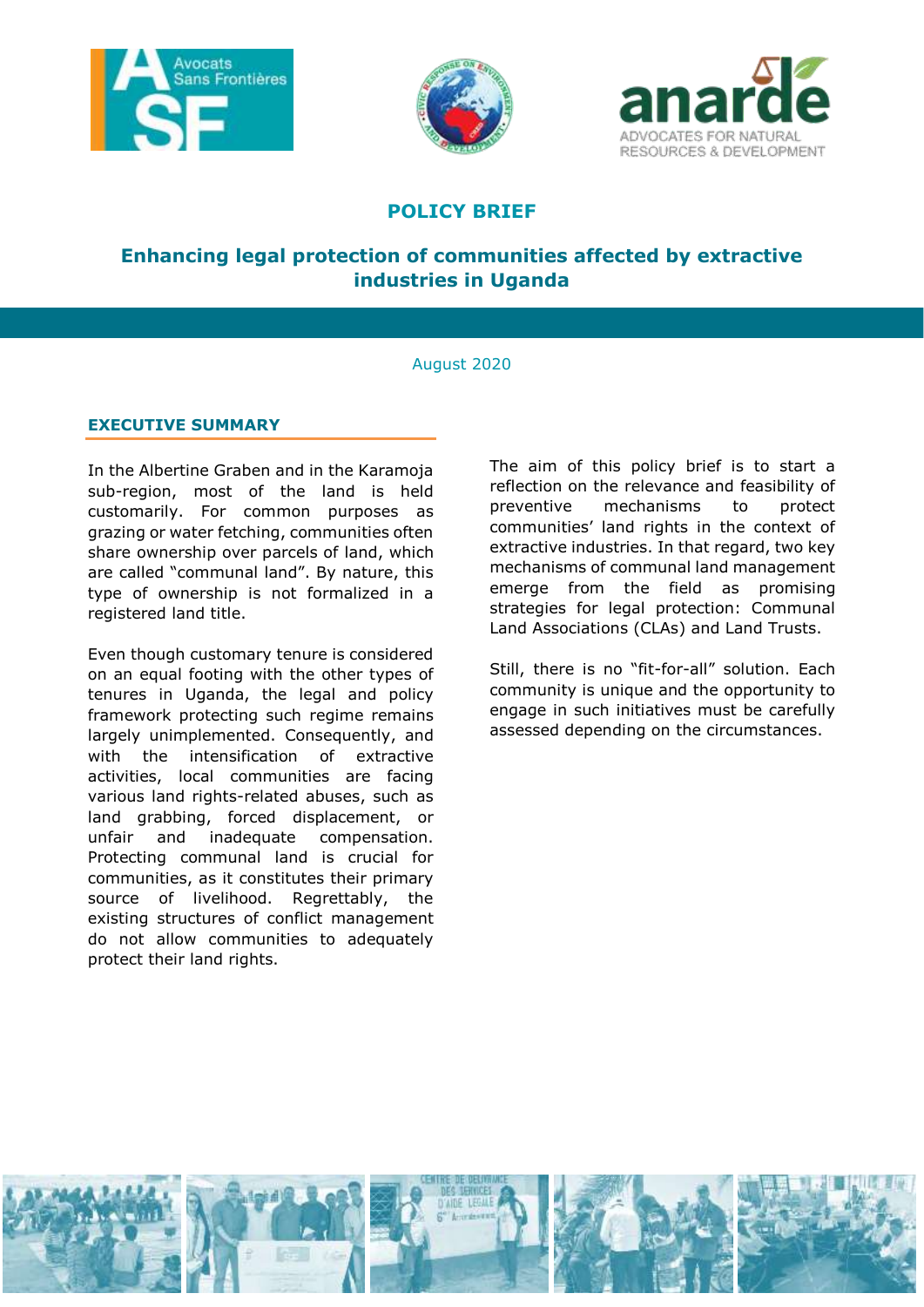# **INTRODUCTION**

Over the last decade, foreign investment into the extractive sector has unprecedentedly increased in Uganda. In the Albertine Graben, the discovery of commercially viable oil deposits in 2006 has attracted many international leading oil companies. Meanwhile, the Karamoja subregion has drawn a lot of attention for its mineral wealth, which includes gold, uranium, marble, limestone, lithium, cobalt and copper.

The extractive industry boom initially raised hopes among local communities, as companies were praised for corporate responsibility initiatives such as offering [scholarships to students](https://www.monitor.co.ug/Business/5-Ugandans-win-CNOOC-oil-and-gas-scholarships/688322-2444422-view-printVersion-f0e6ct/index.html) or building health [centres](https://www.newvision.co.ug/new_vision/news/1299877/tullow-oil-supports-communities) in the Albertine Graben. The flip side of the coin is rather disenchanting, with **serious land rights abuses**.

This policy brief provides a fresh look at access to justice mechanisms in the context of extractive industries. [Experience has](http://creduganda.org/wp-content/uploads/2019/05/up-against-giants.pdf)  [shown](http://creduganda.org/wp-content/uploads/2019/05/up-against-giants.pdf) that initiatives allowing communities to manage their communal land towards its most beneficial, equitable and sustainable use can provide suitable platforms for legal protection. This brief will especially focus on the opportunity of forming **Communal Land Associations** (CLAs) and **Land Trusts**.

# **A LARGELY UNIMPLEMENTED LEGAL FRAMEWORK**

There are presently four types of land tenure systems in Uganda: mailo,<sup>1</sup> freehold,<sup>2</sup> leasehold,<sup>3</sup> and customary. The latter remains the most dominant form of land tenure, as it covers 75% of Uganda's total

-

land. <sup>4</sup> Under this system, land is owned and managed from generation to generation according to the communities' cultural norms and traditions. While customary land can be held individually, community members often share ownership over given areas of land – **communal land** - for common purposes like grazing, water fetching, or firewood collection.<sup>5</sup> By nature, customary ownership is not formalized through a registered title. 6

The Constitution and the Land Act place customary land on an equal footing with the other types of tenures. 7 In practice, customary tenures are regarded and treated as **inferior,** and often converted into freehold. 8 In 2013, The National Land Policy (NLP) specifically called on the State to remedy this issue and establish a land registry system for registration of land rights under customary tenure<sup>9</sup>.

Regrettably, the legal and policy framework safeguarding customary tenure has so far **remained largely unimplemented**. The Government has not put in place the necessary structures and guidelines to administer and register land under communal tenure.

In Karamoja, District Land Boards (DLBs) and Area Land Committees (ALCs) are insufficiently funded to hold regular meetings or to carry out awareness raising sessions in the communities. In the Albertine Graben, they are often prone to land grabbing and corruption: new titles are still being issued over vast pieces of land occupied by hundreds of households without their knowledge and despite the safeguards in the Land Act.<sup>10</sup>

<sup>6</sup> [The Land Act,](https://barefootlaw.org/wp-content/uploads/2018/08/The-Land-Act.pdf) sections 4-8.

<sup>&</sup>lt;sup>1</sup> Predominantly found in Central Uganda, it gives permanent ownership over land, while the rights of lawful and *bona fide* occupants to occupy and live on the land must be respected.

<sup>2</sup> Only accessible to Ugandan, this classic, individualised type of land tenure offers full power of ownership over the land (selling, renting, leasing, disposing by will).

<sup>&</sup>lt;sup>3</sup> Also accessible to foreigners, this gives access to land through a time-bound contract in exchange of rent.

<sup>4</sup> FAO, [Gender and Land Rights Database](http://www.fao.org/gender-landrights-database/country-profiles/countries-list/land-tenure-and-related-institutions/prevailing-systems-of-land-tenure/en/?country_iso3=UGA)

<sup>5</sup> UCCA, *[Handbook on land ownership, rights,](https://www.iser-uganda.org/images/downloads/Handbook_on_Land-Rights_Interests_and_Acquisition_Processes_in_Uganda.pdf)  [interests and acquisition in Uganda](https://www.iser-uganda.org/images/downloads/Handbook_on_Land-Rights_Interests_and_Acquisition_Processes_in_Uganda.pdf)* (2018).

[Constitution](https://ulii.org/ug/legislation/consolidated-act/0) of the Republic of Uganda, art. 237; The Land Act, art. 2-3; [National Land Policy](http://extwprlegs1.fao.org/docs/pdf/uga163420.pdf) (NLP, 2013) sections. 3.9; 4.3.

<sup>8</sup> NLP, ibid.

 $9$  NLP, statements 30(a); 40 (a).

<sup>10</sup> Sections 6 and 7 of the Land Act provide that the ALC [must carry out an investigation](http://creduganda.org/2019/04/20/fight-corruption-in-land-administration-to-end-land-injustices/)) and draft a report to advise on whether the application should be approved.

<sup>10</sup> CRED, *[Up against giants: Oil influenced land](http://creduganda.org/wp-content/uploads/2019/05/up-against-giants.pdf)  [injustices in the Albertine Graben in Uganda](http://creduganda.org/wp-content/uploads/2019/05/up-against-giants.pdf)* (2019).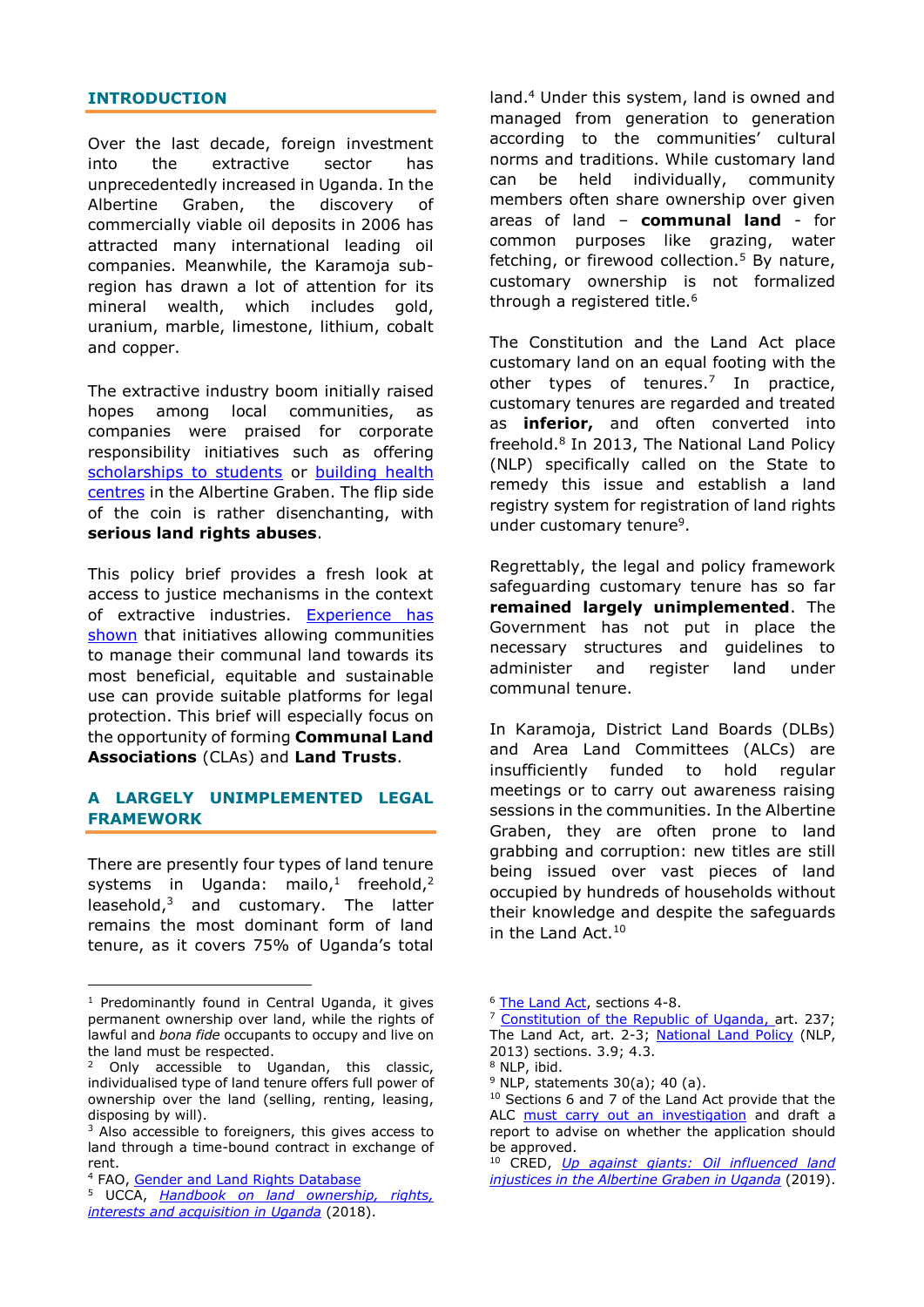The Government has not provided much effort to raise awareness among local communities on the importance of demarcating and registering their land. It is only in December 2019 that the Ministry of Land, Housing and Urban Development (MLHUD) has started a process of systematic land demarcation in the Albertine Graben, thanks to civil society efforts. In Karamoja, there is no comprehensive organized database on the status of land ownership.<sup>11</sup>

In this context, communal land is often regarded as "**open access territory" whereby everybody, and thus nobody, owns the land**. It makes it largely exposed to **land grabbers** in the context of the extractive industries boom, with the passive – and sometimes active – collusion of nondiligent DLBs officials. In 2014, hundreds of residents were forcefully evicted from Rwamuntonga village in the Albertine Graben to pave way for the construction of an oil waste treatment plan. It turned out that a local businessman had previously obtained a freehold title from the DLB over the whole village, while a significant portion fell under the residents' customary ownership.<sup>12</sup>

In 2013, the NLP emphasized the importance of protecting customary owners in areas where minerals and oil were discovered, therefore promoting the **restitution of land rights once extractive activities end.** <sup>13</sup> This can be achieved through long-term lease with communities for the duration of the project. Yet, the Government and extractive companies often opt for compulsory land acquisition to ensure long-term access to the project areas $^{14}$ , making further restitution of land impossible.

-

Through these compulsory acquisition processes, local communities experience delayed and/or inadequate compensation, 15 despite the constitutional right not to be compulsorily deprived of land without payment of **prior, fair and adequate compensation**. <sup>16</sup> Mining industries shall further pay compensation for any damage they cause to the surface of land or to any crops. <sup>17</sup> It is the DLB statutory duty to compile, maintain and yearly review rates for compensation, but numerous districts in Karamoja have not yet started this process. Some communities are facing unfair compensation rates; others receive no compensation at all.

Furthermore, companies should consult with all those who might be affected by the project **before starting their activities**. 18 However, in Karamoja, communities have for instance witnessed companies arriving on artisanal mining areas without having been duly informed. <sup>19</sup> Women's position in these processes **is even more precarious**. Extractive industries often neglect traditional gender relations in household and community fora, where women always come second in the access to land. Left aside in the decision-making processes, women have a limited voice to express their needs and expectations, however crucial the status of the land they cultivate is to them.<sup>20</sup>

# **COMMUNAL LAND MANAGEMENT STRATEGIES FOR LEGAL PROTECTION**

**Existing structures of conflict management** do not provide adequate protection against these issues. Local communities can barely access Courts of Law due to long distances, prohibitive costs, widespread corruption and ineffective procedures. Local leaders, appear and consider themselves powerless, traditionally

<sup>11</sup> ANARDE, *The status of land registration and land ownership in Karamoja* (forthcoming).

<sup>12</sup> CRED, *Up against giants* (n 10); The Albertine Watchdog, [Land grabbing, a new slavery in 21](https://www.albertinewatchdog.org/2017/08/11/land-grabbing-a-new-slavery-in-21st-century-uganda/)st [century Uganda](https://www.albertinewatchdog.org/2017/08/11/land-grabbing-a-new-slavery-in-21st-century-uganda/) (2017).

<sup>13</sup> NLP, Statements 30 and 39.

<sup>14</sup> Total, Tullow and CNOOC's chose this option in the Albertine Graben. See *[Land Acquisition and](https://pau.go.ug/site/assets/files/1116/larf_land_acquisition.pdf)  [Resettlement framework](https://pau.go.ug/site/assets/files/1116/larf_land_acquisition.pdf)* (2016).

<sup>15</sup> CRED, Up against giants (n 10); UCCA, *Handbook on land ownership* (n 5); Edward Ssesika, [Govt](http://www.nape.or.ug/news-events/latest-news/120-govt-declines-to-back-down-in-oil-refinery-compensation-case) 

declines to back down in oil refinery compensation [case;](http://www.nape.or.ug/news-events/latest-news/120-govt-declines-to-back-down-in-oil-refinery-compensation-case) Global Rights Alert, *[Acquisition of land for the](https://www.globalrightsalert.org/sites/default/files/GRA_Resettlement_Report.pdf)  [oil refinery](https://www.globalrightsalert.org/sites/default/files/GRA_Resettlement_Report.pdf)* (2015).

<sup>&</sup>lt;sup>17</sup> Mining Act, Section 82.

<sup>18</sup> UN Guiding Principles on Business and Human [Rights](https://www.ohchr.org/documents/publications/guidingprinciplesbusinesshr_en.pdf) (2011) Principle 18(b).

<sup>19</sup> UCCA, *Handbook on land ownership* (n 5).

<sup>20</sup> ASF, *[Digging for power: Women empowerment](https://www.asf.be/wp-content/uploads/2019/03/ASF_UG_DiggingForPower_201903_EN.pdf)  [and justice amidst extractive industry developments](https://www.asf.be/wp-content/uploads/2019/03/ASF_UG_DiggingForPower_201903_EN.pdf)  [in the Albertine and Karamoja, Uganda](https://www.asf.be/wp-content/uploads/2019/03/ASF_UG_DiggingForPower_201903_EN.pdf)* (2019).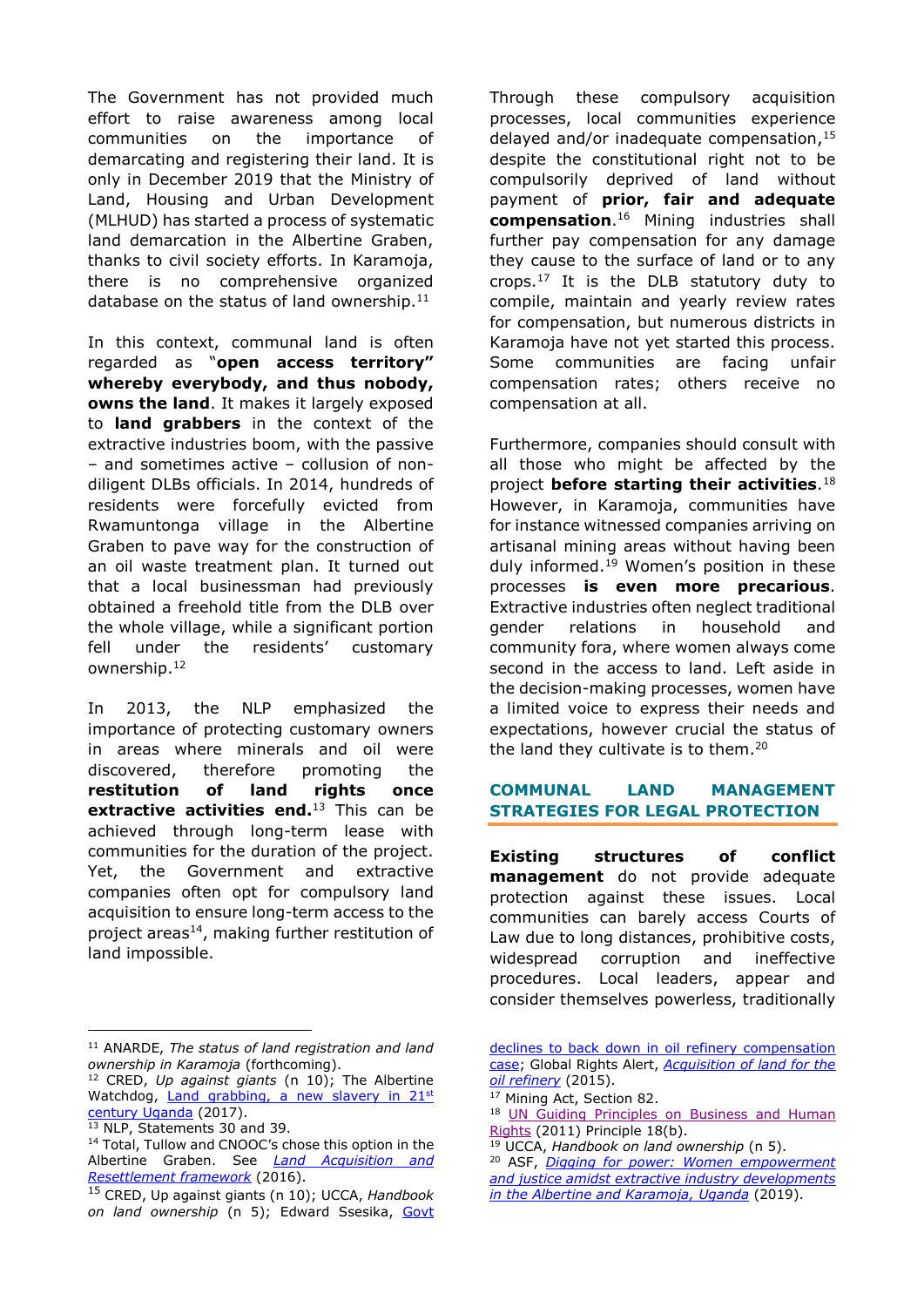not solving instances involving mining or oil industries. $21$  LC chairpersons are seen as partial and easily bribed, political interests often over-riding their decisions.<sup>22</sup>

While it is necessary to address these obstacles, it is critical to **strengthen preventive mechanisms** protecting communal land, especially when where losing one's land means losing one's means of livelihood.

# *Communal land associations (CLA)*

A CLA is a group of people registered into a legal entity which sustainably holds, uses and manages common land to improve the welfare of the community.<sup>23</sup> For time immemorial, communities in Uganda have owned parcels of land communally. But the process of registering CLAs was initiated in 1998, when it was prescribed by the Land Act.

Under the Land Act, the group must elect up to 9 members to form its managing committee, which lays down the CLA's Constitution. The committee then applies to the District Registrar of Titles to be **incorporated as a fully-fledged legal entity**. (Sections 17 and 18). Once issued a certificate of incorporation, the managing committee gets the mandate to sue and the liability to be sued in the corporate name of the association, and to **hold land for and on behalf of all members of the association** (Section 19). After the association is registered, it can apply for **a Certificate of Customary Ownership**. With such a certificate, the CLA can **undertake any land transaction**. (Sections 4 to 8).

[Experience in the Albertine Graben](http://creduganda.org/wp-content/uploads/2019/05/Securing-communal-tenure-and-resource-rights-in-the-Albertine-graben-of-Uganda.pdf) revealed that forming **CLAs** allows to articulate for legal provisions protecting communal land with the reality on the ground. It is also

-

increasingly used in Karamoja.<sup>24</sup> Its benefits must however **be put into perspective**, as decentralised institutions lack capacity to properly implement land laws and generate communities' distrust. A CLA may still bring considerable advantages to communities, as such mechanism has the potential to:

- Promote **democracy and good governance** at the local level. If duly consulted by the managing committee when drafting the CLA's constitution, community members have a unique opportunity to discuss and evaluate their customary norms. They can decide on enforcement mechanisms and foster the governance body's accountability.
- Enhance **legal protection for women and other vulnerable groups**,: while the Land Act already requires that at least one third of the managing committee members shall be women,<sup>25</sup> the interest of marginalized groups can be further emphasized in the Constitution to avoid perpetuating discriminatory practices.
- Legitimate **local mechanisms to mediate disputes** arising over the use of communal land.
- Empower communities to **lease out land to investors at the most favorable terms**, **in a way that is beneficial to the community at large**.
- Motivate communities to **sustainably manage and conserve their natural resources.**<sup>26</sup>

However, **disempowerment risks** exist. For example, the Land Act currently allows incorporation of CLAs with the approval of only 60% of the landowners, which might leave 40% of the community unsatisfied , if not marginalized through the process.<sup>27</sup> Experience shows that for any CLA to be sustainable, its members must share a common culture, and above all, **a common interest**. Communities lacking internal

<sup>21</sup> Local Council I, III and V officials, traditional leaders, religious leaders or anyone in a position of leadership in the community who is called upon to solve issues.

<sup>22</sup> CRED, *[Securing communal Land and Resource](http://creduganda.org/wp-content/uploads/2019/05/Securing-communal-tenure-and-resource-rights-in-the-Albertine-graben-of-Uganda.pdf)  [Rights in the Albertine Region of Uganda](http://creduganda.org/wp-content/uploads/2019/05/Securing-communal-tenure-and-resource-rights-in-the-Albertine-graben-of-Uganda.pdf)* (2015); CRED, *Up against giants*.(n 10); ASF, *Digging for power* (n 20)*.*

<sup>23</sup> MLHUD, *Guidelines for formation of Communal Land Association*.

<sup>&</sup>lt;sup>24</sup> Over 313 CLAs were created in Karamoja so far (ANARDE, *The status of land registration and land ownership in Karamoja* (forthcoming), see note 11).  $25$  Section 16(4)

<sup>26</sup> Namati, LEMU, IDLO, *Protecting community lands and resources, Evidence from Uganda* » (2013).

<sup>&</sup>lt;sup>27</sup> Moreover, the law grants the management committee power to draft the constitution but does not set any quorum for the meeting convened for its approval. In LEMU, *Risks in the land act as regards registration of communal land* (2017).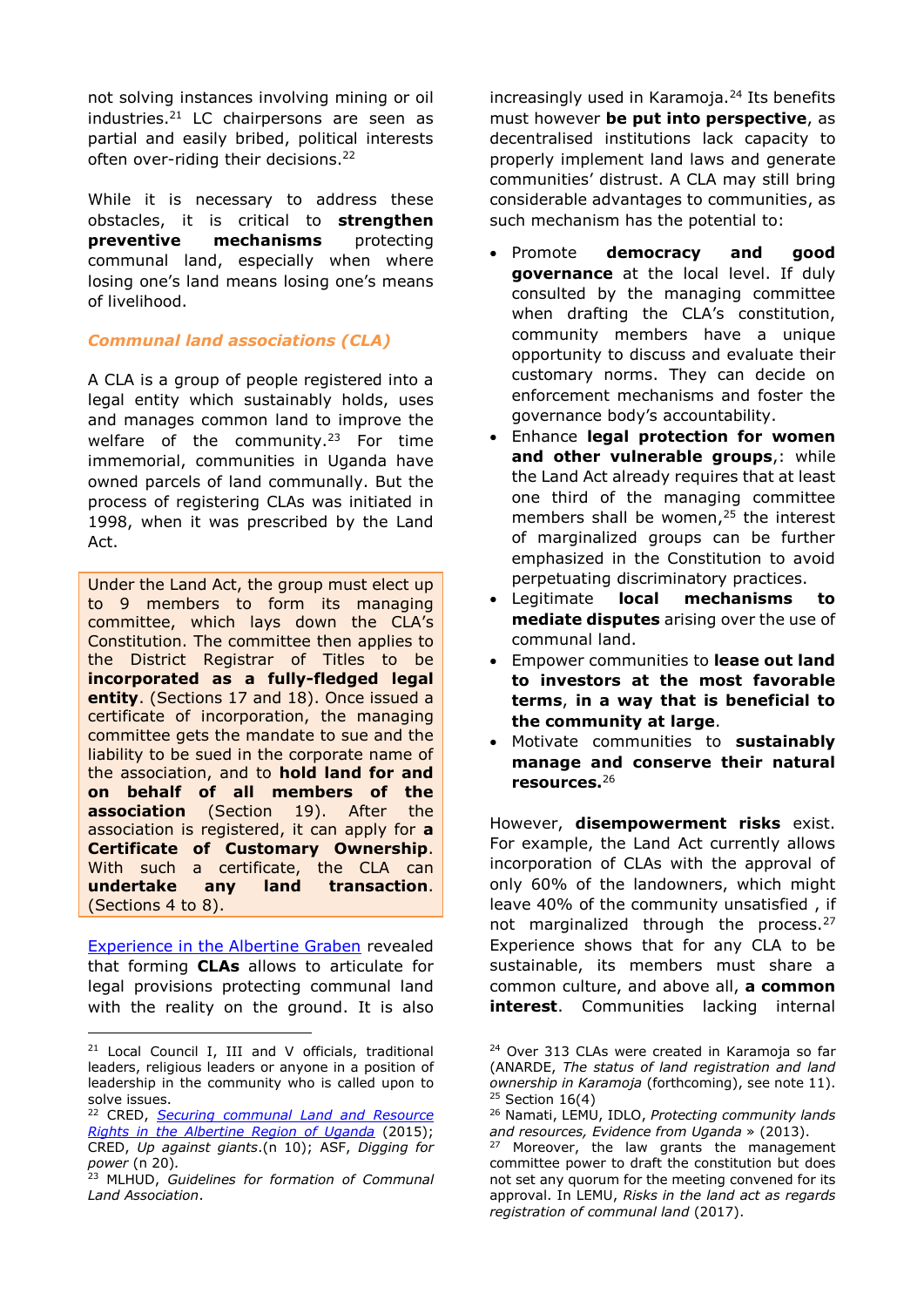cohesion or entrenched in long-standing disputes are usually less able to work collaboratively towards the development of land management initiatives. **The number of villages** engaged in a CLA may also affect its ability to progress, as it multiplies risks of conflicting interests.

CLAs bear a high degree of technicity for communities who are used to customarily manage their lands. Legal aid service providers have therefore a strong role to play in **empowering future members**, as CLAs can be solid **platforms for initiating change, not only around land rights but around any other human rights issues.**

# *Land trusts as complements to CLAs?*

Alongside the formation of CLAs, the NLP called on the Government to "provide for registration of customary land held under trusteeship by traditional institutions or cultural leaders on behalf of communities in the names of trustees."*<sup>28</sup>* **A Land Trust** is a private agreement in which a party – the trustee – holds property for the benefit of another party – the beneficiary. The main advantage of this mechanism is its **flexibility**: as a contract, a trust is revocable and the beneficiaries may easily terminate it or modify its content.<sup>29</sup>

The Trustees Incorporation Act (Chap. 165) requires that a contract – the trust deed - is drafted to establish the customary rights, powers and obligations of both parties. As such, the trustees do neither own or manage property personally. Their power and function are limited to what the beneficiaries consented and the trust deed instructs. The trustees may apply to the MLHUD for a certificate of registration as a corporate body.

Created in 2017, **Rupa Community Development Trust (RUDCODET)** represents more than 35.000 beneficiaries over seven parishes in Rupa sub-county. <sup>30</sup> It has the mandate to **hold, manage and protect communal land for and on behalf of all the beneficiaries**. Among its missions, it registers land on behalf of the

-

<sup>30</sup> [VSF Activity report,](https://vsf-belgium.org/wp-content/uploads/2019/07/2018_activityreport.pdf) 2018.

trustees; engage with investors interested in undertaking mining projects and representing the community's interests in negotiation processes; spearheads the social, economic and cultural development of the community by investing the proceeds from mineral resources into schools, scholarships, health facilities etc.<sup>31</sup> Its board includes several sub-county CLAs' representatives, making the two mechanisms complementary.

Land Trusts provide communities with **greater bargaining powers** and **uniform terms of engagement** with mining companies in terms of compensation rates, benefit-sharing arrangements and access to royalties. Through negotiations with the mining company Sunbelt Ltd, RUCODET obtained 1.8 billion shillings of compensation on behalf of the trustees for the damages caused to the land surface by the company. The trust has also negotiated a corporate social responsibility package, including school and university sponsorship for local students.

The RUCODET experience could inform a countrywide model of engagement with investors, including for learning from its flaws. It has faced management and transparency issues. Many trustees complained of not having been consulted in either the process of payment of surface rights or the signature of agreements with investors. <sup>32</sup> Furthermore, there is no legal requirement for equal gender representation in the board (as opposed to CLAs management committees), so that this is up to board members to **ensure equal gender representation and dynamics** throughout their work.

This highlights the land Trusts **board members'** limited capacities on efficient, transparent and accountable management, as well as on technical aspects of compensation procedures. Equally important, **the membership** needs to be strengthened on those same aspects, to be able to hold the leadership accountable.

<sup>28</sup> NLP Section 4.3(41)(vii).

<sup>29</sup> Trocaire, *[The step by step guide to Customary](https://www.trocaire.org/sites/default/files/resources/policy/180419_the_step_by_step_guide_to_customary_land_registration_in_uganda.pdf)  [Land Registration in Uganda](https://www.trocaire.org/sites/default/files/resources/policy/180419_the_step_by_step_guide_to_customary_land_registration_in_uganda.pdf)*.

<sup>31</sup> RUCODET's Constitution.

<sup>32</sup>Minutes of Rupa community consultative meeting at Lorukump village, 24/10/2019.